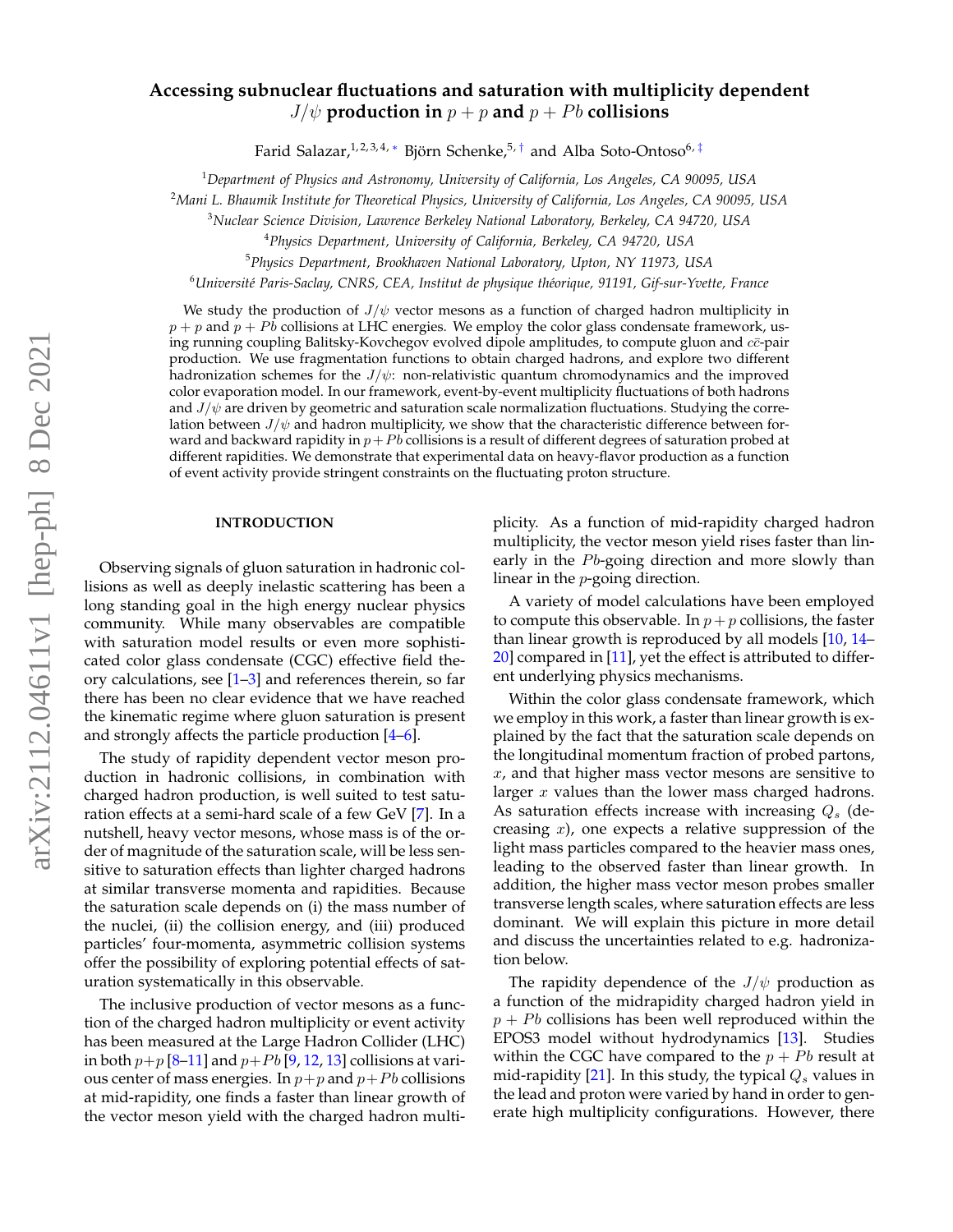has not been a detailed CGC calculation with realistic multiplicity fluctuations that could explain the particle production at forward and backward rapidities in  $p+Pb$ collisions.

In this work we aim to go beyond previous calculations in the CGC framework by including fluctuations of the geometry and local densities in projectile and target, for both  $p + p$  and  $p + Pb$  collisions. We compute gluon production using  $k_T$ -factorized cross sections [\[22,](#page-9-17) [23\]](#page-9-18) and hadronize using KKP fragmentation functions [\[24\]](#page-9-19). To compute the production of  $J/\psi$  mesons we make a large  $N_c$  approximation [\[25\]](#page-9-20), and use either non-relativistic quantum chromodynamics (NRQCD) [\[26–](#page-10-0)[28\]](#page-10-1) or the improved color evaporation model (ICEM) [\[29\]](#page-10-2). Further, we employ small-x evolution based on the running coupling Balitsky-Kovchegov (BK) equations [\[30,](#page-10-3) [31\]](#page-10-4). We focus on the correlation between  $J/\psi$  and charged hadron multiplicities, as well as the average transverse momentum of the  $J/\psi$  as a function of event activity. However, the model parameters are tuned to a wider set of observables, including transverse momentum and rapidity distributions of charged hadrons and  $J/\psi$ , which will be presented in a separate publication [\[32\]](#page-10-5).

## **THEORETICAL MODEL**

In the CGC formalism, a highly energetic parton in color representation R (either fundamental  $R = F$  for a quark, or adjoint  $R = Adj$  for a gluon) acquires a transverse momentum  $k_{\perp}^{-1}$  $k_{\perp}^{-1}$  $k_{\perp}^{-1}$  via propagation through the dense target color field. This process is described in terms of a two point correlator of Wilson lines,  $V_{\rm R}$ :

$$
\widetilde{\mathcal{S}}_{\rm R}(x;\boldsymbol{k}_{\perp};\boldsymbol{R}_{\perp}) = \int_{\boldsymbol{r}_{\perp}} e^{-i\boldsymbol{k}_{\perp}\cdot\boldsymbol{r}_{\perp}} S_{\rm R}\Big(x;\boldsymbol{R}_{\perp} + \frac{\boldsymbol{r}_{\perp}}{2},\boldsymbol{R}_{\perp} - \frac{\boldsymbol{r}_{\perp}}{2}\Big), (1)
$$

with

$$
S_{\rm R}(x; \boldsymbol{x}_{\perp}, \boldsymbol{x}'_{\perp}) = \frac{1}{d_{\rm R}} \left\langle {\rm Tr} \left[ V_{\rm R}(\boldsymbol{x}_{\perp}) V_{\rm R}^{\dagger}(\boldsymbol{x}'_{\perp}) \right] \right\rangle_x , \qquad (2)
$$

where  $d_{\rm R}$  denotes the dimension of the representation. The impact parameter of the parton relative to the center of the target is given by  $\mathbf{R}_{\perp}$ . In addition to the x (or rapidity) dependence, in this work the CGC ensemble average  $\langle \ldots \rangle_x$  also depends on the underlying model for the nucleus, which will be described in more detail in a subsequent section. This Wilson line correlator is the key ingredient of our computation, and will enter cross sections for both charged hadron and  $J/\psi$  production.

### **Charged hadron production**

In the high energy limit, we assume that the gluon channel dominates charged hadron production. We begin with gluon production in proton-nucleus  $(p+A)$  collisions $^2$  $^2$  in the CGC, and then discuss the hadronization mechanism using KKP fragmentation functions.



<span id="page-1-3"></span>Figure 1. Leading order diagram for charged hadron production in proton-nucleus collisions within the CGC. The vertical gluon line represents the multiple scattering between a projectile gluon and the field of the nucleus. The gray blob represents the hadronization of gluons to hadrons.

In the CGC and within  $k_T$ -factorization [\[22,](#page-9-17) [23\]](#page-9-18), the gluon yield (at fixed impact parameter  $b_{\perp}$ ) differential in transverse momentum  $p_{q\perp}$  and rapidity  $y_g$  reads

<span id="page-1-2"></span>
$$
\frac{\mathrm{d}N_g(\boldsymbol{b}_\perp)}{\mathrm{d}^2 \boldsymbol{p}_{g\perp} \mathrm{d}y_g} = \frac{\alpha_s}{(\sqrt{2}\pi)^6 C_F} \frac{1}{\boldsymbol{p}_{g\perp}^2} \int_{\boldsymbol{k}_{1\perp},\boldsymbol{R}_\perp} \phi^p(x_p;\boldsymbol{k}_{1\perp};\boldsymbol{R}_\perp) \times \phi^A(x_A;\boldsymbol{p}_{g\perp} - \boldsymbol{k}_{1\perp};\boldsymbol{R}_\perp - \boldsymbol{b}_\perp),
$$
\n(3)

<span id="page-1-4"></span>where  $A = p$ , Pb for  $p + p$  and  $p + Pb$  collisions, respec-tively. In Eq. [\(3\)](#page-1-2),  $k_{1\perp}$  is the transverse momentum of the incoming gluon that exchanges a transverse momentum  $p_{q\perp} - k_{1\perp}$  with the nucleus (see Fig. [1\)](#page-1-3). For any nucleus, the (impact parameter dependent) unintegrated gluon distribution [\[22,](#page-9-17) [23\]](#page-9-18)

<span id="page-1-5"></span>
$$
\phi(x; \mathbf{k}_{\perp}; \mathbf{R}_{\perp}) = \frac{\mathbf{k}_{\perp}^2 C_F}{2\alpha_s} \widetilde{\mathcal{S}}_{\text{Adj}}(x; \mathbf{k}_{\perp}; \mathbf{R}_{\perp}), \quad (4)
$$

<span id="page-1-6"></span>is obtained using Eq. [\(1\)](#page-1-4). The longitudinal momentum fractions  $x$  follow from kinematics and momentum conservation:  $x_{p/A} = p_{g\perp} \exp(\pm y_g) / \sqrt{s}$ . The strong coupling constant  $\alpha_s$  is treated as a free parameter and  $C_F = (N_c^2 - 1)/(2N_c)$ , with the number of colors fixed to  $N_c = 3$ .

In the dilute-dense approximation, the unintegrated gluon distribution of the proton  $\phi^p$  should be obtained

<span id="page-1-0"></span><sup>&</sup>lt;sup>1</sup> In this work, we denote two dimensional transverse vectors and their magnitude as  $\mathbfit{k}_\perp$  and  $\mathbfit{k}_\perp$  respectively. We use the short-hand notation for the transverse integration  $\int_{\bm{k}_{\perp}} = \int \mathrm{d}^2 \bm{k}_{\perp}.$ 

<span id="page-1-1"></span><sup>&</sup>lt;sup>2</sup> Throughout this manuscript, in our definition of proton-nucleus collisions we also include proton-proton collisions.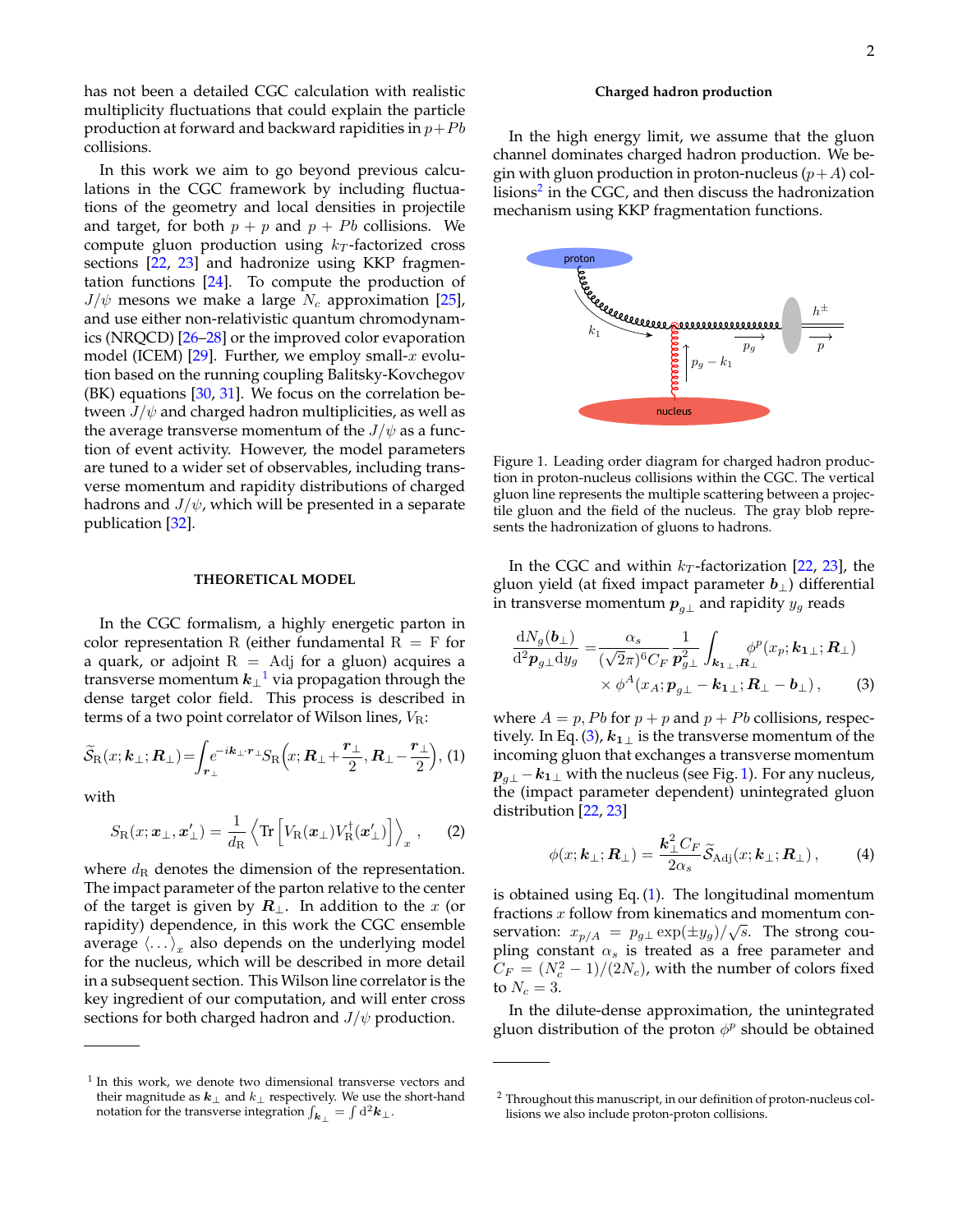from the leading twist expansion of Eq. [\(1\)](#page-1-4). In this work, we follow the ansatz employed in [\[21,](#page-9-16) [23,](#page-9-18) [28\]](#page-10-1), which attempts to resum a subset of saturation corrections in the proton. The importance of saturation corrections has been quantified in [\[33\]](#page-10-6), and a systematic program to semi-analytically include these corrections is underway [\[34](#page-10-7)[–36\]](#page-10-8). Another possibility would be to numerically compute gluon production in the dense-dense limit [\[37–](#page-10-9) [39\]](#page-10-10).

To obtain the charged hadron pseudo-rapidity density  $dN_{ch}/d\eta$  from the gluon spectrum, we employ the next-to-leading order (NLO) KKP fragmentation functions  $D_h(z)$  [\[24\]](#page-9-19) with fragmentation scale  $\mu = p_{\perp}$  and  $z = p_{\perp}/p_{g\perp}$ , and integrate over the hadron transverse momentum  $p_{\perp}$ :

$$
\frac{\mathrm{d}N_{\mathrm{ch}}(\boldsymbol{b}_{\perp})}{\mathrm{d}\eta} = \int_{\boldsymbol{p}_{\perp}} \int_{z_{\min}}^{1} \mathrm{d}z \frac{D_h(z)}{z^2} \mathcal{J}_{y \to \eta} \left. \frac{\mathrm{d}N_g(\boldsymbol{b}_{\perp})}{\mathrm{d}^2 \boldsymbol{p}_{g\perp} \mathrm{d}y_g} \right|_{\boldsymbol{p}_{g\perp} = \boldsymbol{p}_{\perp}/z},\tag{5}
$$

where  $z_{\text{min}}$  is determined from the condition that both  $x_p$  and  $x_A$  need to be smaller than 1. We assume that the gluon rapidity equals that of the hadrons,  $y_g = y$ , with

$$
y = \frac{1}{2} \ln \frac{\sqrt{p_{\perp}^2 \cosh^2 \eta + m_h^2} + p_{\perp} \sinh \eta}{\sqrt{p_{\perp}^2 \cosh^2 \eta + m_h^2} - p_{\perp} \sinh \eta},
$$
 (6)

where  $m_h = 0.2 \,\text{GeV}$  is the effective hadron mass. Finally, the Jacobian  $\mathcal{J}_{y\to \eta} = p_\perp \cosh \eta / \sqrt{p_\perp^2 \cosh^2 \eta + m_h^2}$ is required to convert rapidity  $y$  to pseudo-rapidity  $\eta$ . Note that in  $p + Pb$  collisions, we shift the gluon distribution to the laboratory frame by  $\Delta y = 0.465$  before performing the fragmentation.

An infrared regulator on the  $p_{\perp}$  integral in Eq. [\(5\)](#page-2-0) is required. We choose to impose it on the hadron momentum by replacing the expression  $1/(p_{g\perp}^2 z^2)$ , that ap-

pears in Eq. [\(5\)](#page-2-0) after inserting Eq. [\(3\)](#page-1-2), by  $1/(p_{g\perp}^2 z^2 + m_{\rm IR}^2)$ . By doing this instead of regulating the gluon spectrum, we simultaneously compensate for the overestimation of the hadron spectrum at  $p_{\perp} < 1 \,\text{GeV}$ , which is a consequence of using a fragmentation function that uses perturbative evolution equations [\[24\]](#page-9-19).

#### **Vector meson production**

The direct<sup>[3](#page-2-1)</sup> production of quarkonium in protonnucleus collisions occurs when a gluon from the proton fluctuates, either before or after multiply scattering off the field of the nucleus, into a pair of heavy quarks, which eventually forms a bound state of quarkonium. We employ two mechanisms for the formation of the quarkonium state: the improved color evaporation model and non-relativistic QCD.

<span id="page-2-0"></span>*Improved Color Evaporation model:* The improved color evaporation model describes the formation of  $J/\psi$  with the compact formula presented in [\[29\]](#page-10-2)

<span id="page-2-4"></span>
$$
\frac{dN_{J/\psi}(\mathbf{b}_{\perp})}{d^2 \mathbf{P}_{\perp} dY} = F \int_{m_{J/\psi}^2}^{4m_D^2} \frac{M^2}{m_{J/\psi}^2} \frac{dN_{c\bar{c}}(\mathbf{b}_{\perp})}{dM^2 d^2 \mathbf{P}_{\perp} dY} \Big|_{\mathbf{P}'_{\perp}} , \tag{7}
$$

where  $F$  represents the probability for a  $c\bar{c}$  pair to form a  $J/\psi$ , and  $M^2$  and  $P_{\perp}$  are the invariant mass squared and transverse momentum of the  $c\bar{c}$  pair, respectively. In the ICEM, the  $c\bar{c}$  yield is evaluated at  $\mathbf{P}'_{\perp} = (M/m_{J/\psi})\mathbf{P}_{\perp}$ . We use  $F = 0.1$ , which is approximately  $40\%$  bigger than the one used in [\[40\]](#page-10-11). However, this quantity only enters as an overall normalisation in the calculation and we tuned it to reproduce the  $J/\psi$  spectrum. It does not directly affect the observables studied in this work.

The inclusive production yield of a  $c\bar{c}$  pair in protonnucleus collisions in the CGC is given by [\[25,](#page-9-20) [41,](#page-10-12) [42\]](#page-10-13)

$$
\frac{dN_{c\bar{c}}(\boldsymbol{b}_{\perp})}{d^{2}\boldsymbol{p}_{\perp}d^{2}\boldsymbol{q}_{\perp}d\boldsymbol{y}_{c}d\boldsymbol{y}_{\bar{c}}} = \frac{\alpha_{s}N_{c}^{2}}{2(2\pi)^{10}(N_{c}^{2}-1)}\int_{\boldsymbol{k}_{1\perp};\boldsymbol{k}_{\perp};\boldsymbol{R}_{\perp}}\frac{\phi^{p}(x_{p};\boldsymbol{k}_{1\perp};\boldsymbol{R}_{\perp})}{\boldsymbol{k}_{1\perp}^{2}}\widetilde{\mathcal{S}}_{F}^{A}(x_{A};\boldsymbol{k}_{\perp};\boldsymbol{R}_{\perp}-\boldsymbol{b}_{\perp})\times\widetilde{\mathcal{S}}_{F}^{A}(x_{A};\boldsymbol{p}_{\perp}+\boldsymbol{q}_{\perp}-\boldsymbol{k}_{1\perp}-\boldsymbol{k}_{\perp};\boldsymbol{R}_{\perp}-\boldsymbol{b}_{\perp})\mathcal{H}(\boldsymbol{p}_{\perp},\boldsymbol{q}_{\perp},\boldsymbol{k}_{1\perp},\boldsymbol{p}_{\perp}+\boldsymbol{q}_{\perp}-\boldsymbol{k}_{1\perp}-\boldsymbol{k}_{\perp})+\mathcal{O}(1/N_{c})
$$
 (8)

We have only kept the leading  $N_c$  contribution, which means that only the color octet channel contributes, and the color singlet is neglected. In Eq. [\(8\)](#page-2-2),  $\bm{R}_\perp$  and  $\bm{R}_\perp\!-\!\bm{b}_\perp$ 

<span id="page-2-2"></span>are the transverse location of the gluon relative to the center of the proton and center of the nucleus respec-tively<sup>[4](#page-2-3)</sup>,  $k_{1\perp}$  is the transverse momentum of the incom-

<span id="page-2-1"></span> $3$  As done in previous works  $[28]$ , we neither consider feed-down from  $\psi'$  and  $\chi_c$ , which is part of the prompt  $J/\psi$  production, nor decays of b-hadrons, which contribute to inclusive production.

<span id="page-2-3"></span> $4$  Due to the mass of the charm quark, the  $c\bar{c}$  dipole is small, thus we assume that the location of the produced  $c$  and  $\bar{c}$  is approximately that of the gluon.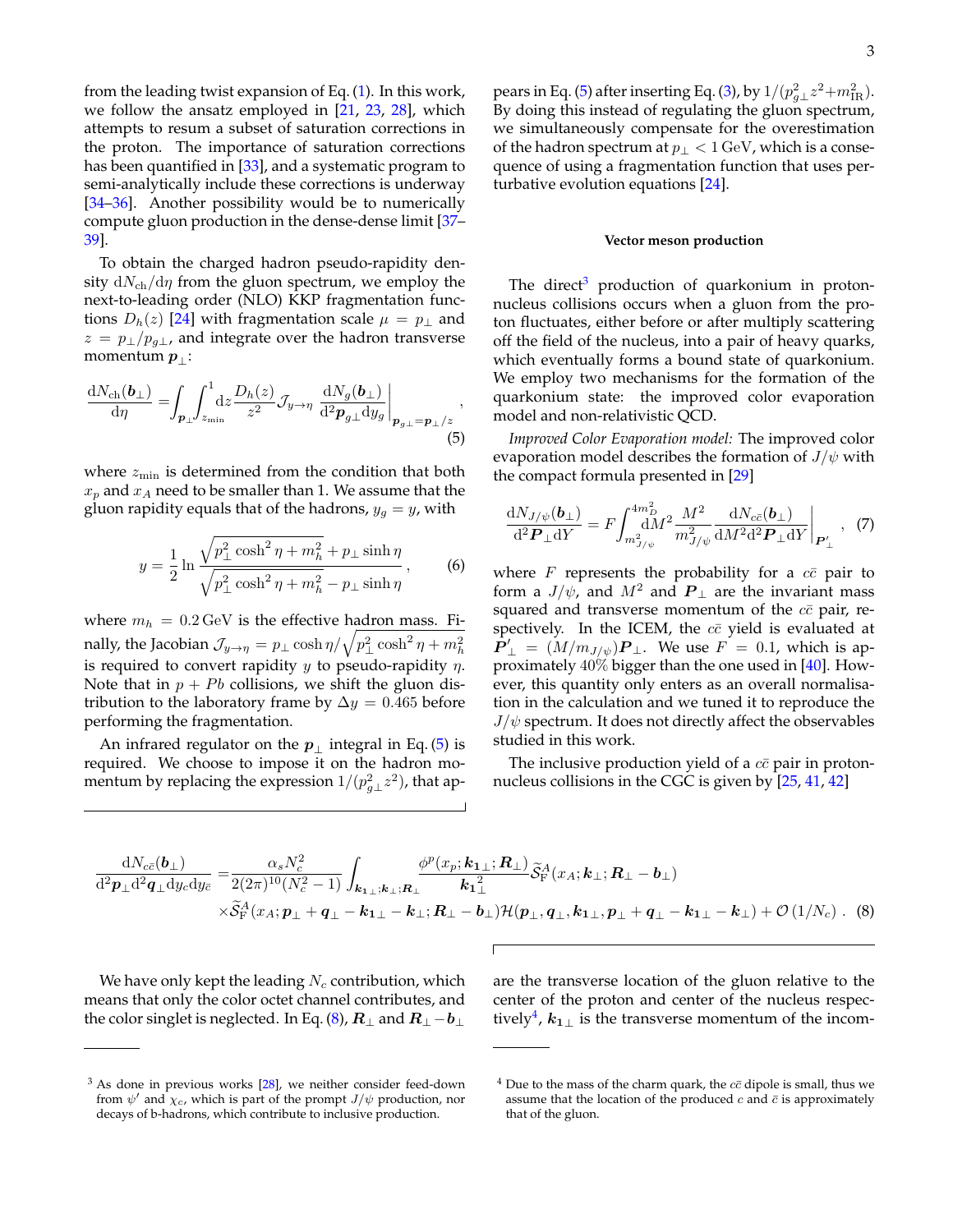

<span id="page-3-0"></span>Figure 2. One of the two leading order diagrams for  $J/\psi$  production in  $p + A$  collisions within the CGC. The two gluons from the target represent the multiple scattering between the dipole and the field of the nucleus. Hadronization is represented by the gray blob. The other diagram has the vertical gluon line attached to the incoming gluon instead.

ing gluon, and  $k_{\perp}$  is the transverse momentum transferred from the nucleus to the quark. The transverse momentum exchanged between the anti-quark and the nucleus is fixed by momentum conservation (see Fig. [2\)](#page-3-0). The hard matrix element,  $H$ , takes into account the splitting of the gluon into the  $c\bar{c}$  pair either before or after the interaction with the nucleus, together with the interference term. The explicit expression of the hard factor is given in  $[21, 41]$  $[21, 41]$  $[21, 41]$ . As in the charged hadron production subsection, we will employ the ansatz in [\[21,](#page-9-16) [23,](#page-9-18) [28\]](#page-10-1) and compute  $\phi^p(x_p;{\bm k_{1}}_{\perp}; {\bm R}_{\perp})$  from Eq. [\(4\)](#page-1-5) instead of the leading twist expansion.

To convert Eq.  $(8)$  into the form required by Eq.  $(7)$ , we apply the transformation of coordinates [\[25\]](#page-9-20):

$$
\frac{\mathrm{d}N_{c\bar{c}}(\boldsymbol{b}_{\perp})}{\mathrm{d}M^2\mathrm{d}^2\boldsymbol{P}_{\perp}\mathrm{d}Y} = \int_0^{\sqrt{\frac{M^2 - m_c^2}{4}}}\mathrm{d}\tilde{q}\int_0^{2\pi}\mathrm{d}\phi \mathcal{J}\frac{\mathrm{d}N_{c\bar{c}}(\boldsymbol{b}_{\perp})}{\mathrm{d}^2\boldsymbol{p}_{\perp}\mathrm{d}^2\boldsymbol{q}_{\perp}\mathrm{d}y_p\mathrm{d}y_q},\tag{9}
$$

where  $\tilde{q}$  and  $\phi$  are the relative transverse momentum and angle between the  $c$  and the  $\bar{c}$  in the rest frame of the pair. The charm quark mass is  $m_c$ , and  $\cal J$  is the Jacobian of the variable transformation.

*Non-relativistic QCD:* In NRQCD the direct production of a heavy quarkonium  $H$  is computed by first evaluating the short distance coefficients,  $d\hat{\sigma}^{\kappa}$ , for the production of a heavy quark pair in a given quantum state  $\kappa = {}^{2S+1}L^{[C]}_J$  $J_J^{[C]}$ , where S, L, J, C are the spin, orbital angular momentum, total angular momentum, and color state of the pair, respectively. These coefficients are then weighted with non-perturbative long distance matrix elements  $\langle \mathcal{O}_{\kappa}^{H} \rangle$  (LDMEs)<sup>[5](#page-3-1)</sup> and summed:

$$
d\sigma_H = \sum_{\kappa} d\hat{\sigma}^{\kappa} \langle \mathcal{O}_{\kappa}^H \rangle. \tag{10}
$$

Analogously, we express the direct yield for  $J/\psi$  production in proton-nucleus collisions as

$$
\frac{\mathrm{d}N_{J/\psi}(\boldsymbol{b}_{\perp})}{\mathrm{d}^2\boldsymbol{P}_{\perp}\mathrm{d}Y} = \sum_{\kappa} \frac{\mathrm{d}N_{c\bar{c}}^{\kappa}(\boldsymbol{b}_{\perp})}{\mathrm{d}^2\boldsymbol{P}_{\perp}\mathrm{d}Y} \langle \mathcal{O}_{\kappa}^{J/\psi} \rangle. \tag{11}
$$

Only four LDMEs contribute to  $J/\psi$  production: three for the color octet state  $\langle \mathcal{O}_{1S_6^{[8]}}^{J/\psi} \rangle = 0.089 \text{ GeV}^3$ ,  $\langle \mathcal{O}_{3S_1^{[8]}}^{J/\psi} \rangle =$ 0.0030 GeV<sup>3</sup>, and  $\langle \mathcal{O}_{3P_{J}}^{J/\psi} \rangle = 0.0056$  GeV<sup>3</sup>, and one for the color singlet:  $\langle \mathcal{O}_{^3S_1^{[1]}}^{J/\psi}\rangle = 1.16/(2N_c)$  GeV<sup>3</sup> [\[43\]](#page-10-14).

The differential  $c\bar{c}$  yields for a given quantum state  $\kappa$ are perturbatively computable [\[27\]](#page-10-15):

<span id="page-3-3"></span>
$$
\frac{dN_{c\bar{c}}^{\kappa}(\boldsymbol{b}_{\perp})}{d^{2}\boldsymbol{P}_{\perp}dY} = \frac{\alpha_{s}}{(2\pi)^{9}(N_{c}^{2}-1)} \int_{\boldsymbol{k}_{1\perp},\boldsymbol{k}_{\perp},\boldsymbol{k}_{\perp}^{\prime}} \mathcal{H}^{\kappa}(\boldsymbol{P}_{\perp}-\boldsymbol{k}_{1,\perp},\boldsymbol{k}_{\perp},\boldsymbol{k}_{\perp}^{\prime})
$$

$$
\times \frac{\phi^{p}(x_{p},\boldsymbol{k}_{1\perp},\boldsymbol{R}_{\perp})}{\boldsymbol{k}_{1\perp}^{2}}
$$

$$
\times \widetilde{\Xi}^{\kappa}(x_{A};\boldsymbol{P}_{\perp}-\boldsymbol{k}_{1\perp},\boldsymbol{k}_{\perp},\boldsymbol{k}_{\perp}^{\prime};\boldsymbol{R}_{\perp}-\boldsymbol{b}_{\perp}), \qquad (12)
$$

The hard factors  $\mathcal{H}^{\kappa}$  are given in [\[27\]](#page-10-15). The meaning of the  $k_{1\perp}$ ,  $k_{\perp}$  and  $R_{\perp}$  are the same as in Fig. [2.](#page-3-0) The variable  $k'_\perp$  is the transverse momentum transfer to the quark in the conjugate amplitude <sup>[6](#page-3-2)</sup>. The color correlator  $\Xi^{\kappa}$  depends on the color state of the  $c\bar{c}$ , octet [8] or singlet [1], which at leading order in  $N_c$  are given by

$$
\widetilde{\Xi}^{[8]}(x; \mathbf{l}_{\perp}, \mathbf{k}_{\perp}, \mathbf{k}'_{\perp}; \mathbf{R}_{\perp}) = (2\pi)^2 \delta^{(2)}(\mathbf{k}_{\perp} - \mathbf{k}'_{\perp}) \times \widetilde{\mathcal{S}}_{\mathrm{F}}^A(x; \mathbf{k}_{\perp}; \mathbf{R}_{\perp}) \widetilde{\mathcal{S}}_{\mathrm{F}}^A(x; \mathbf{l}_{\perp} - \mathbf{k}_{\perp}; \mathbf{R}_{\perp}) + \mathcal{O}(1/N_c),
$$
\n(13)\n
$$
\widetilde{\Xi}^{[1]}(x; \mathbf{l}_{\perp}, \mathbf{k}_{\perp}, \mathbf{k}'_{\perp}; \mathbf{R}_{\perp}) = \widetilde{\mathcal{S}}_{\mathrm{F}}^A(x; \mathbf{k}_{\perp}; \mathbf{R}_{\perp}) \widetilde{\mathcal{S}}_{\mathrm{F}}^A(x; \mathbf{k}'_{\perp}; \mathbf{R}_{\perp})
$$

<span id="page-3-4"></span>
$$
\times \widetilde{\mathcal{S}}_{\mathrm{F}}^{A}(x; \mathbf{l}_{\perp} - \mathbf{k}_{\perp} - \mathbf{k}'_{\perp}, \mathbf{R}_{\perp}) + \mathcal{O}(1/N_c) \tag{14}
$$

Observe that the color octet  $\widetilde{\Xi}^{[8]}$  is proportional to  $\delta^{(2)}(\mathbf{k}_{\perp} - \mathbf{k}'_{\perp})$ , which implies that the momentum transfer to the quark (antiquark) is the same in the amplitude and conjugate amplitude, thus the yield for the octet production in NRQCD takes the same form as in Eq. [\(8\)](#page-2-2). Second, to obtain the color singlet  $\Xi^{[1]}$ , we took the approximation proposed in [\[28\]](#page-10-1) to simplify the

<span id="page-3-1"></span><sup>&</sup>lt;sup>5</sup> This is in contrast to the Color Evaporation Model where effectively all states are weighted by the same universal constant  $F$ .

<span id="page-3-2"></span><sup>6</sup> The momentum of the incoming gluon (from the proton) is approximately the same in the amplitude and conjugate amplitude. This results in a Dirac delta function  $\delta^{(2)}(\boldsymbol{k_{1\perp}} - \boldsymbol{k_1}'_{\perp})$ ; hence, the absence of  $k_1{}'_{\perp}$  in Eq. [\(12\)](#page-3-3) [\[23,](#page-9-18) [44\]](#page-10-16).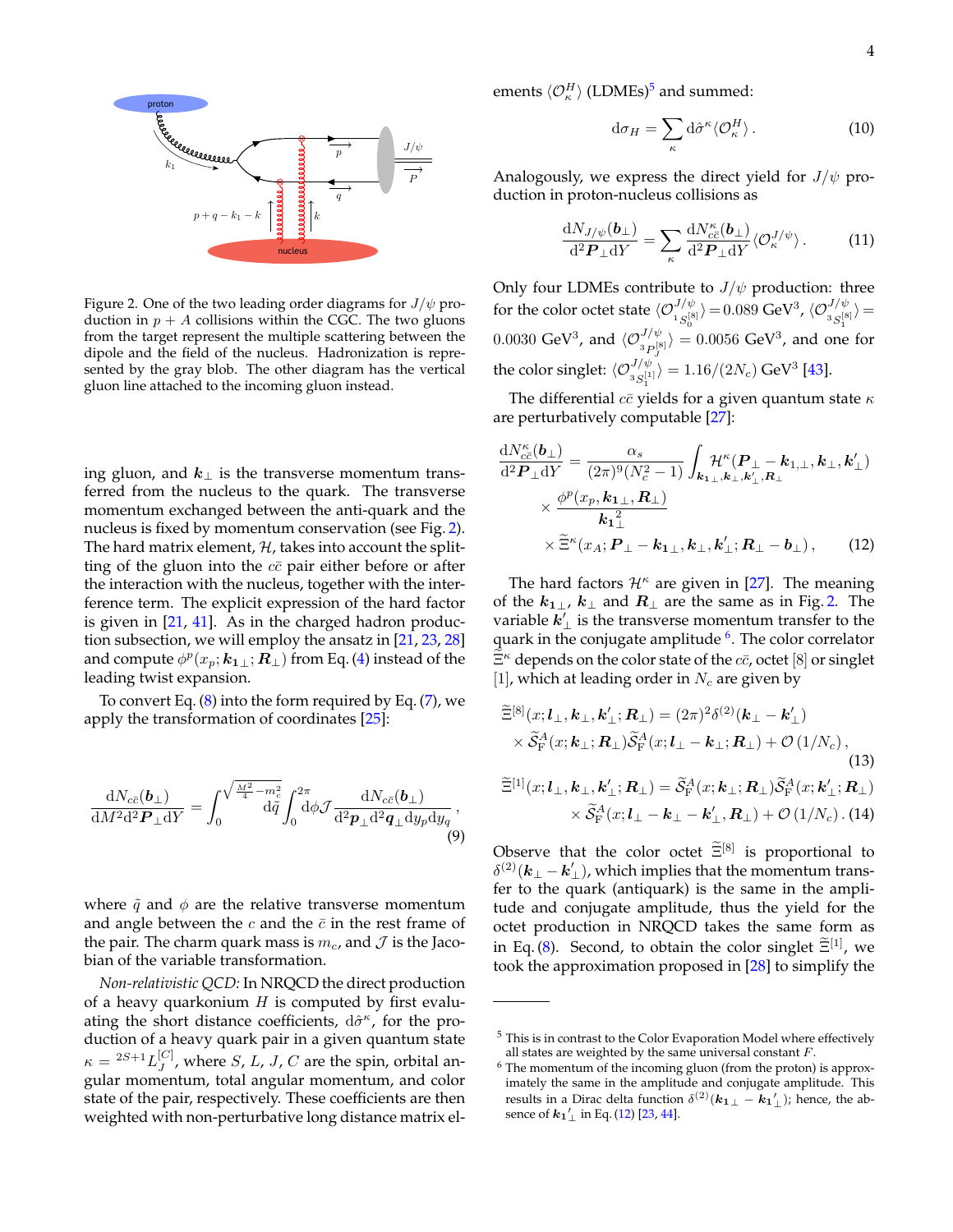quadrupole correlator as a product of dipoles resulting in Eq.  $(14)$ .<sup>[7](#page-4-0)</sup> A systematic study of the range of validity of that approximation will be assessed in a separate publication. Third, while the color singlet is suppressed relative to the color octet, in NRQCD all states are weighted with different LDMEs; hence, both color states have to be kept.

When also integrating over the  $J/\psi$ 's transverse momentum in Eq. [\(12\)](#page-3-3), for every event one needs to compute up to 10 dimensional integrals, which we do with Monte Carlo integration using a Vegas algorithm [\[45\]](#page-10-17).

### **Two-point correlator**

Next, we determine the two-point correlator (dipole)  $S_{\rm R}$ . We assume that the spatial and energy dependence of the dipole factorize, similar to the IPSat model [\[46,](#page-10-18) [47\]](#page-10-19). We base our description on the impact parameter independent running coupling BK (rcBK) evolved dipole amplitudes, fitted to HERA data for proton structure functions  $[48]$ .<sup>[8](#page-4-1)</sup> To include a spatial dependence we first parametrize the rcBK evolved dipole amplitude in the fundamental representation as

$$
S_{\rm F}\left(x; \frac{r_{\perp}}{2}, -\frac{r_{\perp}}{2}\right) = e^{-\frac{r_{\perp}^2 Q_{\rm s0}^2(x, r_{\perp})}{4} \ln\left(\frac{1}{r_{\perp}\Lambda} + e\right)}, \quad (15)
$$

where we used  $\Lambda = 0.2 \,\text{GeV}$  and

$$
Q_{s0}^2(x, \boldsymbol{r}_\perp) = c_0 \left(\frac{0.01}{x}\right)^{0.3 \exp(-c_1 r_\perp)/(c_2 r_\perp)^{0.05}} \tag{16}
$$

with  $c_0 = 0.104 \,\text{GeV}^2$ ,  $c_1 = 0.16 \,\text{GeV}$  and  $c_2 = 1 \,\text{GeV}$ . This is only an approximate representation of the full rcBK result, that reflects the most relevant differences to the MV form [\[49,](#page-10-21) [50\]](#page-10-22) by incorporating the  $r_{\perp}$  dependent  $Q_s$  above. We model the impact parameter dependence of the dipole, by modifying the saturation scale:

$$
Q_{sA}^2(x,\boldsymbol{r}_\perp,\boldsymbol{R}_\perp)=T_A(\boldsymbol{R}_\perp)S_\perp Q_{s0}^2(x,\boldsymbol{r}_\perp),\qquad(17)
$$

where  $S_{\perp}$  represents the transverse area of the proton in the  $R_{\perp}$ -independent case  $[48]$ .<sup>[9](#page-4-2)</sup> This procedure yields the Fourier transform of the two-point correlator in the fundamental representation introduced in Eq. [\(2\)](#page-1-6); in order to obtain the corresponding correlator in the adjoint representation we use the following relation

$$
S_{\text{Adj}}(x; \boldsymbol{x}_{\perp}, \boldsymbol{x}'_{\perp}) = S_{\text{F}}(x; \boldsymbol{x}_{\perp}, \boldsymbol{x}'_{\perp})^{\frac{N_c}{C_F}}.
$$
 (18)

The thickness function,  $T_A(\mathbf{R}_{\perp})$ , encodes the spatial distribution of color charges in either projectile or target and can fluctuate on an event-by-event basis.

The proton is described as composed of  $N_q$  hot spots, whose centers,  $\mathbf{R}_{\perp,i}$ , are distributed in the transverse (to the beam line) plane according to a Gaussian distribution with width  $\sqrt{B_{\rm qc}}.$  The transverse density profile of each hot spot is a Gaussian with width  $\sqrt{B_q}$ , i.e.,

<span id="page-4-3"></span>
$$
T_q(\mathbf{R}_{\perp}-\mathbf{R}_{\perp,i})=\xi_{Q_s^2}e^{-(\mathbf{R}_{\perp}-\mathbf{R}_{\perp,i})^2/(2\xi_{B_q}B_q)},\qquad(19)
$$

and, consequently, the normalised proton thickness function is given by

<span id="page-4-4"></span>
$$
T_p(\mathbf{R}_{\perp}) = \frac{1}{2\pi N_q B_q} \sum_{i=1}^{N_q} T_q(\mathbf{R}_{\perp} - \mathbf{R}_{\perp,i}).
$$
 (20)

In Eq. [\(19\)](#page-4-3), we have introduced two scaling parameters,  $\xi_{Q_s^2}$  and  $\xi_{B_q}$ , that fluctuate on an event-by-event basis according to log-normal distributions with widths  $\sigma_{Q_s^2}$ and  $\sigma_{B_q}$ , respectively, and have  $\langle \xi_{Q_s^2} \rangle = \langle \xi_{B_q} \rangle = 1$ . The former allows the saturation scale normalization of each hot spot to fluctuate, while  $\xi_{B_q}$  accounts for hot spot size fluctuations. Note that the normalization factor is always using the average  $B_q$ , without the factor of  $\xi_{B_q}.$ 

This last fluctuation was not included in previous works [\[51\]](#page-10-23). To justify its inclusion, consider the following physical picture. Hot spots are the result of soft gluons radiated around a large- $x$  parton in the evolution. These hard partons are generated in the first splittings of the dipole cascade and the transverse separation of these branchings can in principle fluctuate [\[52\]](#page-10-24). This can lead to hot spots of different sizes after evolution. It is beyond the scope of this work to provide a rigorous derivation of these size fluctuations. Here, we are interested in their phenomenological impact.

<span id="page-4-5"></span>To model the nucleus geometry, we sample its nucleon positions according to a Woods-Saxon distribution with radius  $R_A = 6.62$  fm and diffuseness  $a = 0.546$ , and add a fluctuating  $T_p$  for each nucleon.

We allow the hot spot width to grow with decreasing x to approximate the growth of the proton observed in JIMWLK calculations [\[53,](#page-10-25) [54\]](#page-10-26), and long known as Gribov diffusion [\[55\]](#page-10-27). This effect is important to describe the center of mass energy dependence of the slope of |t| spectra in diffractive  $J/\psi$  production at HERA [\[54\]](#page-10-26), as well as the hollowness effect in  $p + p$  collisions [\[56\]](#page-10-28). We employ a quadratic growth of  $B_q$  following [\[53\]](#page-10-25) and [\[57\]](#page-10-29). Explicitly, we multiply  $B_q$  (in both Eq. [\(19\)](#page-4-3) and

<span id="page-4-0"></span><sup>&</sup>lt;sup>7</sup> This approximation also modifies the hard factor  $\mathcal{H}^{3S^{[1]}_{1}}$  , which is given in [\[28\]](#page-10-1).

<span id="page-4-1"></span><sup>&</sup>lt;sup>8</sup> We have also explored a simpler dipole, using the McLerran Venugopalan (MV) model [\[49,](#page-10-21) [50\]](#page-10-22) and, with typical evolution speeds, have not found large differences compared to the rcBK evolved case for the studied observables.

<span id="page-4-2"></span> $9 S_{\perp}$ , which is constrained by matching to the experimentally determined  $J/\psi$  multiplicity, is approximately 30% smaller than that used in [\[48\]](#page-10-20). The difference could be due to the impact parameter dependence we have introduced.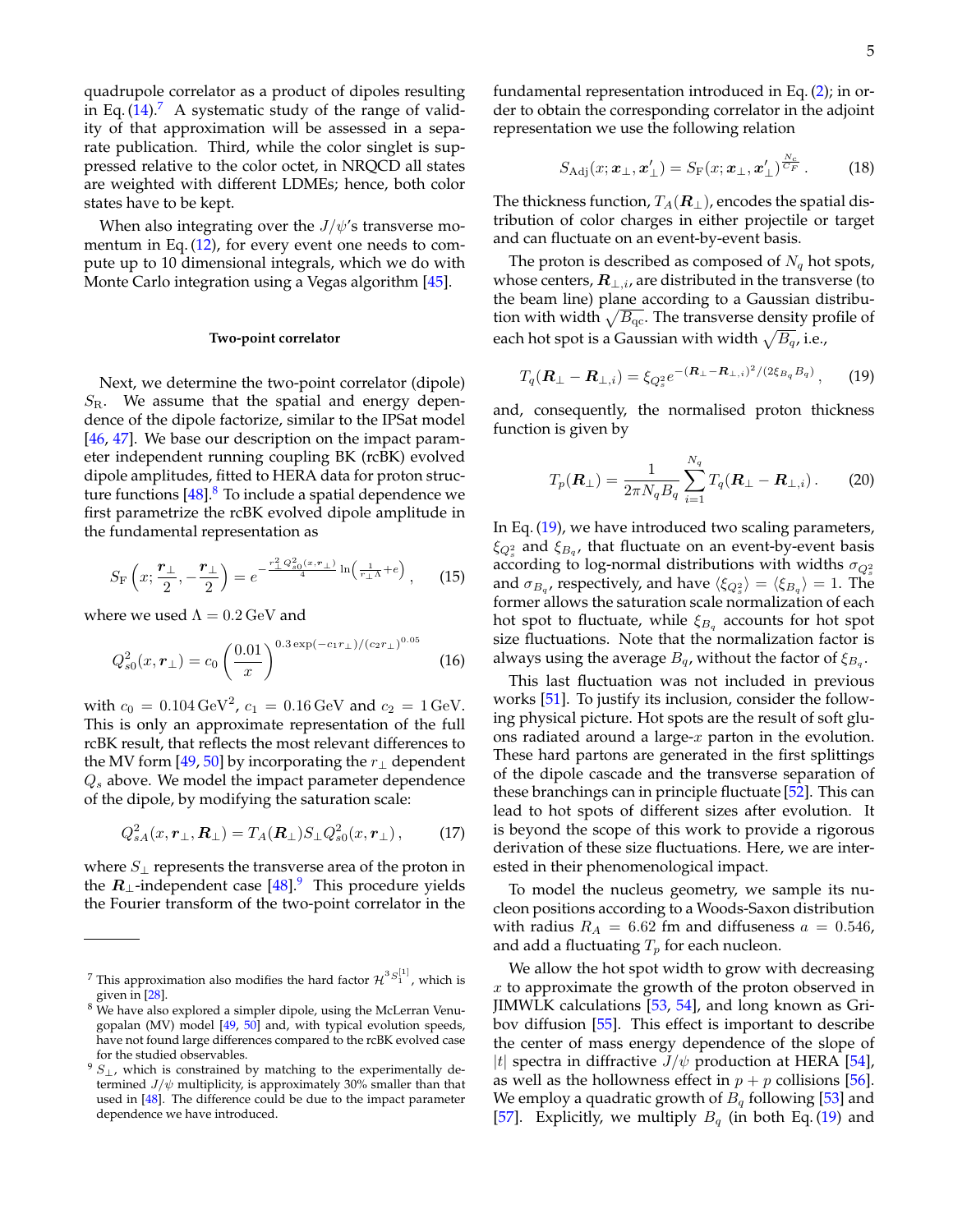| Parameter Value       |                         | Parameter Value    |                       |
|-----------------------|-------------------------|--------------------|-----------------------|
| $N_q$                 |                         | $\alpha_s$         | 0.16                  |
| $B_{qc}$              | $3\,{\rm GeV}^{-2}$     | $m_{\rm IR}$       | $0.2 \,\mathrm{GeV}$  |
| $B_q$                 | $1 \,\mathrm{GeV}^{-2}$ | $\cdot m_{J/\psi}$ | $3.1 \,\mathrm{GeV}$  |
| $\sigma_{B_q}$        | 0.7                     | $m_c$              | $m_{J/\psi}/2$        |
| $\sigma_{Q_s^2}^{-q}$ | $0.1\,$                 | $m_D$              | $1.87 \,\mathrm{GeV}$ |
|                       | 13mb                    |                    |                       |

<span id="page-5-0"></span>Table I. Standard set of parameters used. To constrain the normalization of multiplicities we use the experimentally dethermined inelastic cross section  $\sigma_{\text{inel}} = 2161 \text{ mb}$  for  $\sqrt{s} =$ 8.16 TeV  $p+Pb$  collisions (extrapolated from result at  $5.02$  TeV [\[59\]](#page-10-30)), and  $\sigma_{\text{inel}} = 60 \,\text{mb}$  for 7 TeV  $p + p$  collisions [\[60\]](#page-10-31).

|          |      | System $\sqrt{s_{NN}}$ [TeV] $J/\psi$ rapidity range $J/\psi$ rapidity used |         |
|----------|------|-----------------------------------------------------------------------------|---------|
| $p+p$    |      | y  < 0.9                                                                    |         |
|          |      | 2.5 < y < 4                                                                 | 3.03    |
| $p + Pb$ | 5.02 | $-4.46 < y < -2.96$                                                         | $-3.52$ |
|          |      | $-1.37 < y < 0.43$                                                          | $-0.47$ |
|          |      | 2.03 < y < 3.53                                                             | 2.62    |
|          | 8.16 | $-4.46 < y < -2.96$                                                         | $-3.52$ |
|          |      | 2.03 < y < 3.53                                                             | 2.62    |

<span id="page-5-1"></span>Table II. Kinematic configurations of the experimental data presented in [\[8,](#page-9-8) [12,](#page-9-11) [61\]](#page-10-32), and rapidity values used in our calculations. *p*-going:  $y > 0$ , *Pb*-going:  $y < 0$ .

[\(20\)](#page-4-4)) by the function  $w(y) = 0.15 + 0.042 * (\pm y - 4.6)^2$ , where the plus is used for the right moving proton, and minus for the left moving nucleus.

The parameters of our model are constrained with data on charged hadron and  $J/\psi$  rapidity and transverse momentum distributions in  $p + p$  and  $p + Pb$  collisions, as well as the correlation between the charged hadron and  $J/\psi$  multiplicities, which we focus on in this letter. Parameter values used are presented in Table [I.](#page-5-0) The value for  $B_{qc}$  is consistent with that obtained from fits to diffractive  $J/\psi$  production at HERA [\[58\]](#page-10-33). The  $B_q$ we employ at mid-rapidity is larger, but taking into account the growth of the proton with decreasing  $x$  and the difference in  $x$  values in  $8.16$  TeV collisions at LHC and those probed in the HERA data considered in [\[58\]](#page-10-33), the values are also consistent. In fact, using our  $w(y)$ equation above, the size at a ten times larger  $x$  should be  $0.4 \,\mathrm{GeV^{-2}}$ , very close to the value found in [\[58\]](#page-10-33).

The impact parameter  $b_{\perp}$ , the vector connecting the projectile and target centers, is sampled according to  $P(b_{\perp}) \propto b_{\perp}$  (and uniformly distributed angle), along with the spatial dependence of the dipole amplitudes, allowing for a fully event-by-event study. Final results of the presented observables are averaged over many thousand events.

# **RESULTS**

We compute the  $J/\psi$  multiplicity, normalized by its mean value, and present its correlation with the similarly normalized charged hadron multiplicity in the left panel of Fig. [3.](#page-6-0) Charged hadrons are always measured at mid-rapidity  $|\eta| < 1$  (we choose  $\eta = 0$  in the calculation), while the vector mesons are computed in different rapidity windows, shown in Table  $II$ . For simplicity, we do not integrate over the rapidity interval in the theoretical calculation, but use a central value (weighted by the multiplicity), also shown in Table  $II$ . Events with  $dN_{\rm ch}/d\eta < 0.5$  are rejected, which is approximately equivalent to requiring at least one charged hadron within two units of rapidity.

We find a very good agreement between our CGC based model and the experimental data at negative  $(Pb$ going) and positive  $(p$ -going) rapidities. We show the results for individual events as a scatter plot to highlight the width of the distributions. It would be highly beneficial for further constraining theoretical models if a similar measure of fluctuations could be accessed experimentally.

The correlator deviates most significantly from the linear trend in rare, high multiplicity events which, in our framework, are generated by upward fluctuations of the saturation scales or interaction region, arising from geometry fluctuations, including the hot spot size fluctuations, or the log-normal fluctuations of the saturation scale itself.

The observed rapidity dependence of the correlator is naturally explained in the saturation picture. Hadrons are measured at mid-rapidity, where the values of  $x$  in projectile and target are of the order of  $\langle p_T \rangle / \sqrt{s} \approx 10^{-4}$ . Therefore, even in the proton, typical  $Q_s$  values are approximately 0.6 GeV, such that hadron production, known to scale as  $N_{ch} \propto \min(Q_{sp}, Q_{sA})$  [\[62\]](#page-10-34), is expected to be sensitive to saturation. In the backward direction (*Pb*-going), the mass of the  $J/\psi$  is typically larger than the saturation scales in both the proton and the nucleus. Therefore, a stronger than linear increase, caused by saturation of the hadrons but not of the  $J/\psi$ , is observed in the data. In contrast, in the *p*-going direction,  $Q_s$  values in the nucleus can reach values of the order of the  $J/\psi$ mass and larger, and the  $J/\psi$  multiplicity is strongly suppressed when correlated with the event activity at mid-rapidity.

To emphasize the importance of these saturation effects, we mimic a scenario without saturation by artificially decreasing the value of  $S_{\perp}$  in Eq. [\(17\)](#page-4-5) to 1 mb. This renders  $Q_s$  values entering the calculation smaller than any relevant momentum scale in most cases. Of course this rescaling leads to a much too low normalization of the charged hadron and  $J/\psi$  yields, but we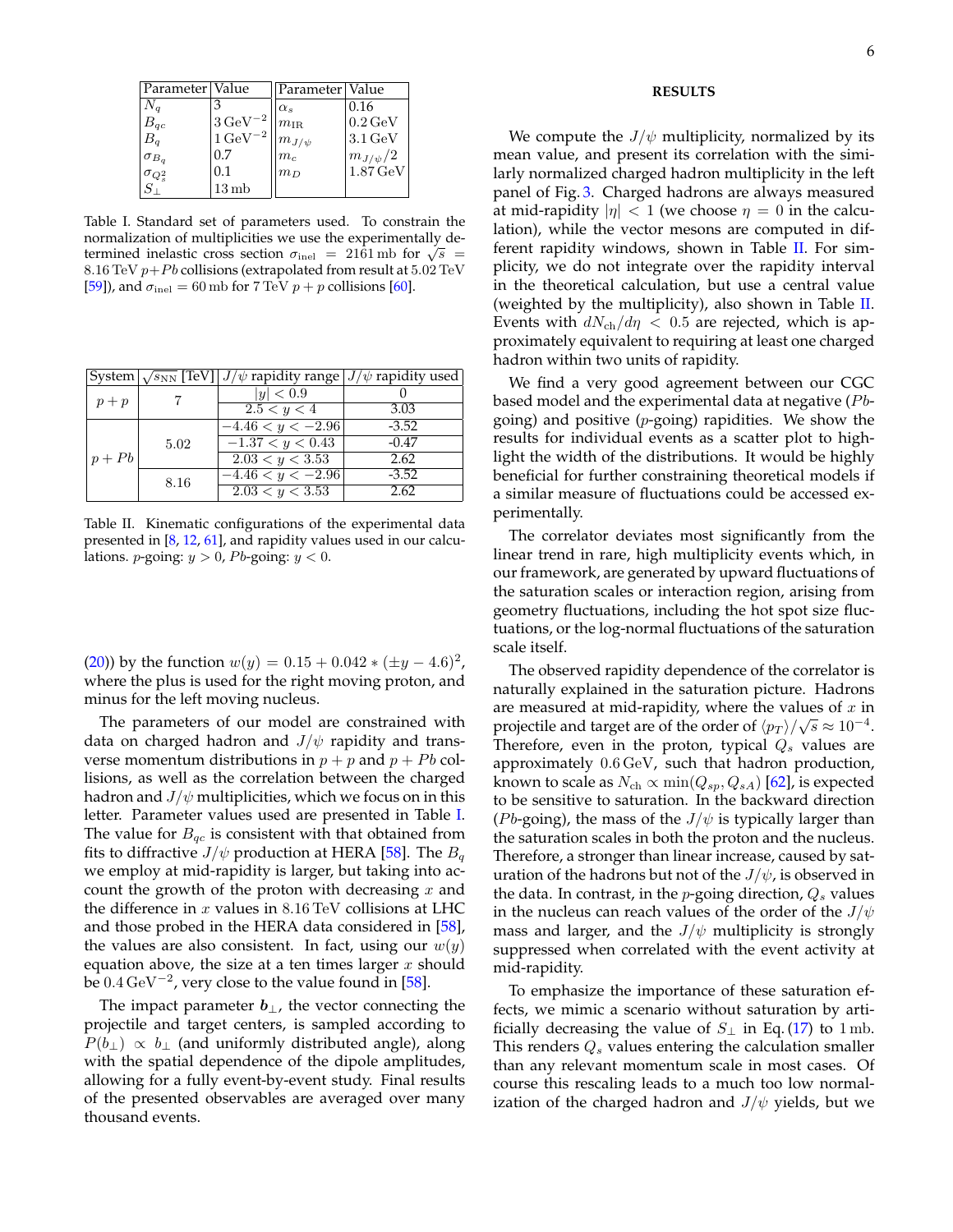

<span id="page-6-0"></span>Figure 3. Correlation between normalized  $J/\psi$  and charged hadron yields in  $p + Pb$  collisions at 8.16 TeV for BK evolved dipoles and using NRQCD to describe the  $J/\psi$  hadronization. Shown are results from individual events as scatter plots and the event average with statistical errors. Experimental data from ALICE [\[13\]](#page-9-12). Left: Using values of  $Q_s$  that lead to multiplicities in line with experimental results. Right: Artificially low  $Q_s$  to mimic the situation of no, or much weaker, saturation effects.



<span id="page-6-1"></span>Figure 4. Correlation between normalized  $J/\psi$  and charged hadron yields in 8.16 TeV  $p + Pb$  collisions using either NRQCD (solid) or ICEM (dashed) for the  $J/\psi$  hadronization.

can still study the correlation of the normalized multiplicities. The result is shown in the right panel of Fig. [3,](#page-6-0) where we find no significant difference between the  $p$ going and  $Pb$ -going direction, with both results being much closer to the diagonal, as one would expect if saturation effects do not play a role. The agreement with data is notably worse.

In the following, we evaluate the robustness of the result presented in the left panel of Fig. [3,](#page-6-0) which has the correct multiplicity normalization and saturation effects, against variations in the model parameters.

In Fig. [4,](#page-6-1) we study the sensitivity to the production model of the  $J/\psi$ , by comparing results obtained from NRQCD with those of the ICEM. While the backward direction is rather insensitive to the choice of vector meson production model, the result in the p-

going direction moves up when going from NRQCD to ICEM, overestimating the data for most points beyond  $\left(\frac{dN_{\text{ch}}}{d\eta}\right)/\left\langle \frac{dN_{\text{ch}}}{d\eta} \right\rangle > 2$ . This result is closer to previous CGC based calculations using the ICEM [\[63\]](#page-10-35), but we still see more suppression. Because of the nonperturbative nature of the hadronization prescription, it is hard to interpret the origin of the difference, but this exercise provides us with an estimate of the systematic uncertainty originating from the description of the  $J/\psi$ hadronization.

A similar dependence on the hadronization prescription of the  $J/\psi$  is observed for 5.02 TeV collisions, as shown in Fig. [5.](#page-7-0) As for this energy there also exist measurements of  $J/\psi$  at mid-rapidity [\[12\]](#page-9-11), we include this rapidity bin in the calculation. The figure shows results using NRQCD and ICEM in the upper and lower panels, respectively. Results for p-going and *Pb*-going directions are similar to the case of  $8.16 \,\mathrm{TeV}$ collisions. The correlator changes monotonically with rapidity, most clearly for the NRQCD case, while the experimentally measured correlator for the  $J/\psi$  at midrapidity increases more quickly than that with  $J/\psi$  observed in the  $Pb$ -going direction. In the ICEM case, the mid-rapidity result is much closer to the  $Pb$ -going result, and for some multiplicities the ordering is like that in the experimental data. Nevertheless, reproducing the stronger rise at mid-rapidity compared to the  $P<sub>b</sub>$ -going direction is very challenging in the CGC framework, for any hadronization prescription.

To demonstrate that besides its sensitivity to saturation effects, this observable is also sensitive to the details of the geometrical fluctuations, we compare our standard scenario to one where the  $Q_s$  normalization strongly fluctuates, while the hot spot size varies mildly, in Fig. [6.](#page-7-1) In our standard scenario, large hadron multi-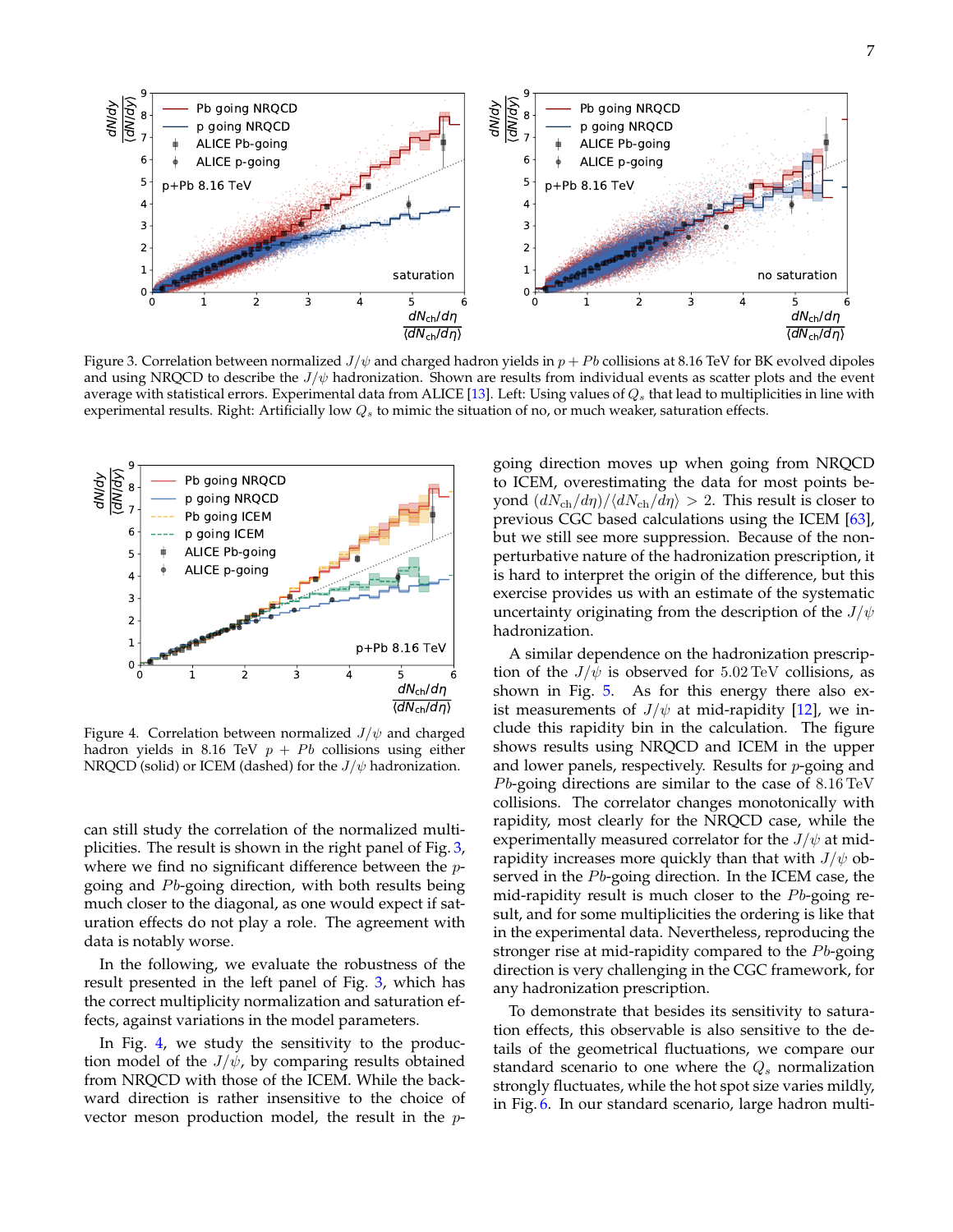

<span id="page-7-0"></span>Figure 5. Correlation between normalized  $J/\psi$  and charged hadron yields in 5.02 TeV  $p + Pb$  collisions, using either NRQCD (top) or ICEM (bottom) for the  $J/\psi$  hadronization. Experimental data from the ALICE Collaboration [\[12\]](#page-9-11).

plicities can be generated by either (a) upwards fluctuations of the saturation scale or (b) fluctuations to larger protons, without going too deeply into the saturated regime. Contrarily, in the situation with large  $Q_s$  normalization fluctuations, large hadron multiplicities can only be reached via fluctuations to very dense hot spots (in both proton and nucleus). Thus, saturation effects on the  $J/\psi$  become much larger than in our standard scenario, and the correlator moves below the diagonal in the  $Pb$ -going direction. The  $p$ -going direction is unmodified when changing the fluctuations. In this case, the saturation scale is much larger, and details of its fluctuations seem to be less important.

Clearly, the large normalization fluctuations are incompatible with the experimental data. Consequently, the study of this observable provides additional constraints on the details of subnucleonic fluctuations, that HERA data on diffractive  $J/\psi$  data could not restrict [\[51\]](#page-10-23). It remains to be checked whether the addition of size fluctuations and reduced normalization fluctuations are also compatible with the diffractive HERA data. In any case, we have demonstrated that including the data studied here, together with  $e + p$  and other



<span id="page-7-1"></span>Figure 6. Correlation between normalized  $J/\psi$  and charged hadron yields in 8.16 TeV  $p + Pb$  collisions, using NRQCD for the  $J/\psi$  hadronization. Comparison of simulations with size fluctuations (solid) to ones with only (increased)  $Q_s$  normalization fluctuations (dashed).

beneficial for constraining models of subnucleonic fluctuations.

Another important observable that is highly sensitive to geometrical fluctuations and saturation is the  $J/\psi$ mean transverse momentum  $\langle p_T \rangle$ . In Fig. [7,](#page-8-0) we show both Pb-going and p-going  $J/\psi \langle p_T \rangle$ , compared to experimental data from the ALICE Collaboration [\[13\]](#page-9-12). For our standard value  $B_q = 1 \,\text{GeV}^{-2}$ , the Pb-going measurement is very well described, while our *p*-going result agrees with the data for up to approximately 1.5 times the average multiplicity, but above that shows a stronger multiplicity dependence than the surprisingly flat experimental data.

In the CGC framework the  $\langle p_T \rangle$  of produced particles is expected to be driven by the saturation scale. In fact, in the *p*-going direction, we observe that our  $\langle p_T \rangle$  result monotonously increases with hadron multiplicity, i.e., the larger the saturation scale, the larger  $\langle p_T \rangle$  of the  $J/\psi$ . This trend is not observed in the  $Pb$ -going direction, because there typically  $Q_s \ll m_{J/\psi}$ , making the mass the dominant scale for  $\langle p_T \rangle$ .

When turning off hot spot size fluctuations and increasing  $Q_s$  normalization fluctuations (c.f. Fig. [6\)](#page-7-1), we see a rising  $\langle p_T \rangle$  as a function of multiplicity in the Pbgoing direction. In this case, large multiplicities are mainly reached by fluctuations to large  $Q_s$  values (and not to larger interaction areas). Thus, the correlation between  $\langle p_T \rangle$  and multiplicity becomes stronger. However, in the p-going direction, we see little difference between the two scenarios with different fluctuations. As the *p*-going direction corresponds to the deep saturation regime of the nucleus, it is possible that  $Q_s$  fluctuations remain dominant, even when including size fluc-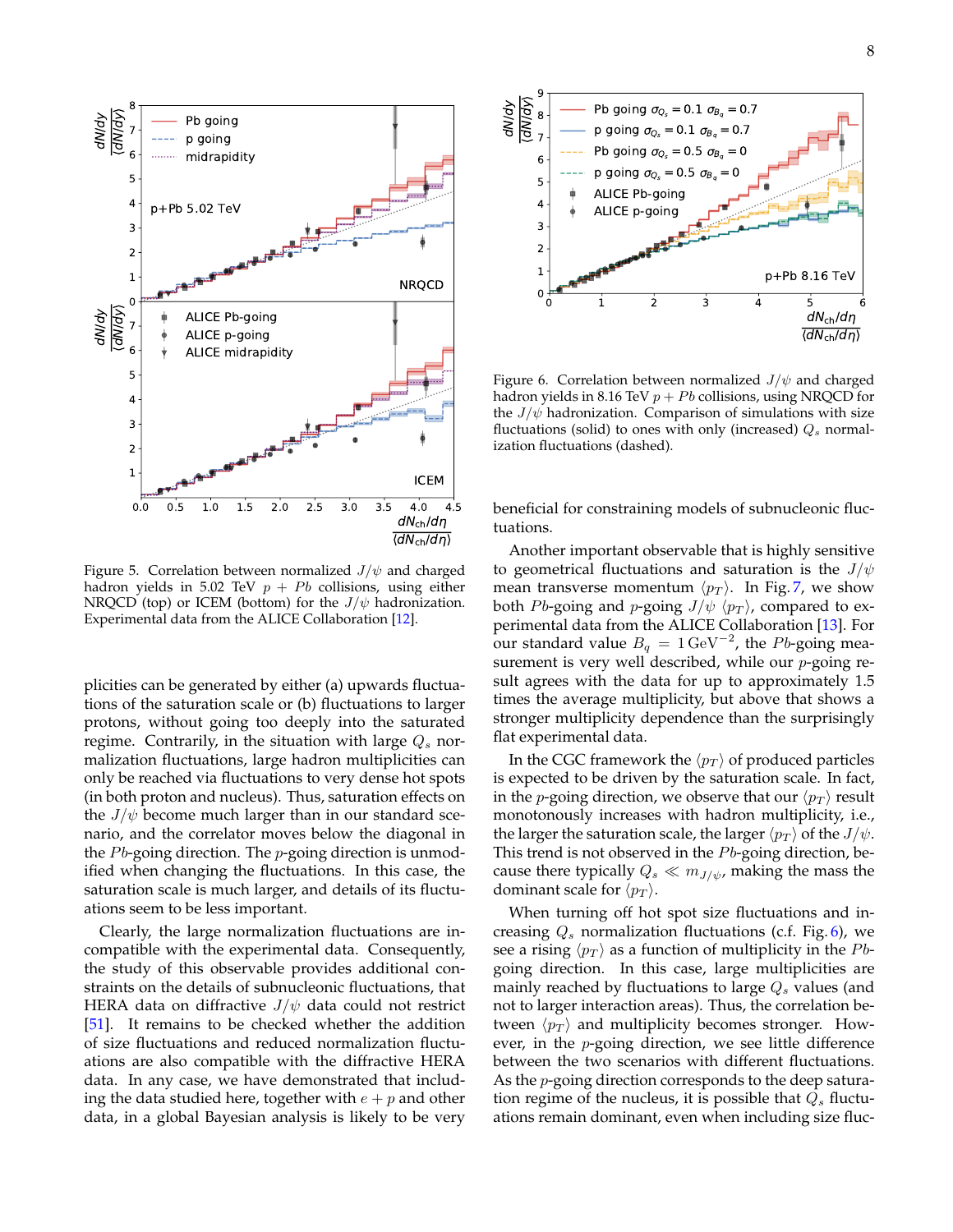



<span id="page-8-1"></span>Figure 8. Correlation between normalized  $J/\psi$  and charged hadron yields in  $p + p$  collisions at 7 TeV, using either NRQCD (solid) or ICEM (dashed) to describe the  $J/\psi$  hadronization. Experimental data from the ALICE Collaboration [\[8\]](#page-9-8).

<span id="page-8-0"></span>Figure 7. Mean transverse momentum of the  $J/\psi$  as a function of  $dN_{ch}/d\eta$  in the Pb- (upper) and p-going (lower) directions, compared to experimental data from ALICE [\[13\]](#page-9-12). Comparing the standard parameter set (solid) to the case using smaller hot spots (dashed) and the case without size fluctuations, but larger  $Q_s$  normalization fluctuations (dotted).

tuations.

For a smaller average value of  $B_q\,=\,0.5\,\mathrm{GeV}^{-2}$ , the  $\langle p_T \rangle$  is larger for all multiplicities and both rapidities. This is a consequence of having a larger normalization for the smaller hot spots (see Eq. [20\)](#page-4-4), resulting in significantly larger  $Q_s$  values, which increases the  $\langle p_T \rangle$ . This observable shows an enhanced sensitivity to the choice of  $B_q$  as compared to the multiplicity correlators studied above.

Finally, we show the multiplicity dependent  $J/\psi$  production in  $p + p$  collisions in Fig. [8.](#page-8-1) The data shows that when hadrons and vector mesons are measured at mid-rapidity, the correlator grows faster than in the situation in which the  $J/\psi$  is measured at forward rapidities. In a saturation picture, the forward data suggests saturation in one of the protons. This trend is captured by our theoretical model for both hadronization models. However, the model fails to quantitatively describe the experimental data from the ALICE Collaboration [\[8\]](#page-9-8). The rise of the  $J/\psi$  yield with charged hadron multiplicity is much weaker than experimentally observed. In a previous CGC calculation [\[21\]](#page-9-16), which does not include any fluctuations, a stronger rise of the  $J/\psi$  multiplicity with event activity was observed. Differences to such a model are expected, as in our case large charged hadron multiplicities can be reached from a variety of different Fig. 3 and  $\frac{dS_3}{dS_2}$ <br>  $\frac{dS_4}{dS_3}$  and  $\frac{dS_5}{dS_4}$  and  $\frac{dS_6}{dS_5}$  and  $\frac{dS_7}{dS_6}$  and  $\frac{dS_7}{dS_6}$  and  $\frac{dS_7}{dS_6}$  and  $\frac{dS_7}{dS_6}$  and  $\frac{dS_7}{dS_6}$  and  $\frac{dS_7}{dS_6}$  and  $\frac{dS_7}{dS_6$ 

achieved by varying both protons' average  $Q_s$  simultaneously. Nevertheless, the strong underestimation of the experimental data in  $p + p$  and also for midrapidity  $p + Pb$  (Fig. [5\)](#page-7-0) in our model, hints that some physics is being missed.

# **CONCLUSIONS**

We computed forward and backward  $J/\psi$  production in  $p + Pb$  collisions at LHC energies and its correlation with the mid-rapidity charged hadron multiplicity. We used the CGC framework to compute gluon and  $c\bar{c}$  pair cross sections, employing rcBK evolved dipole amplitudes, KKP fragmentation of gluons to hadrons, and either NRQCD or the ICEM to describe the  $J/\psi$ hadronization. The dependence of the  $J/\psi$  multiplicity at both rapidities on the event activity was found to depend strongly on the presence of saturation effects, making this observable a sensitive probe of gluon saturation. Agreement with the experimental data required the presence of saturation effects.

The parameter values used for the subnucleonic structure are consistent with those obtained for diffractive  $J/\psi$  production in  $e + p$  collisions measured at HERA, when considering the  $x$ -dependence of the proton size. In addition, the observable studied here is particularly sensitive to the role of density vs. size fluctuations, which highlights its potential to better constrain the fluctuating subnucleonic structure and the details of particle production.

The faster than linear rise of the mid-rapidity  $J/\psi$ yield with charged hadron multiplicity is weaker than in the experimental data, but it was found to be sensitive to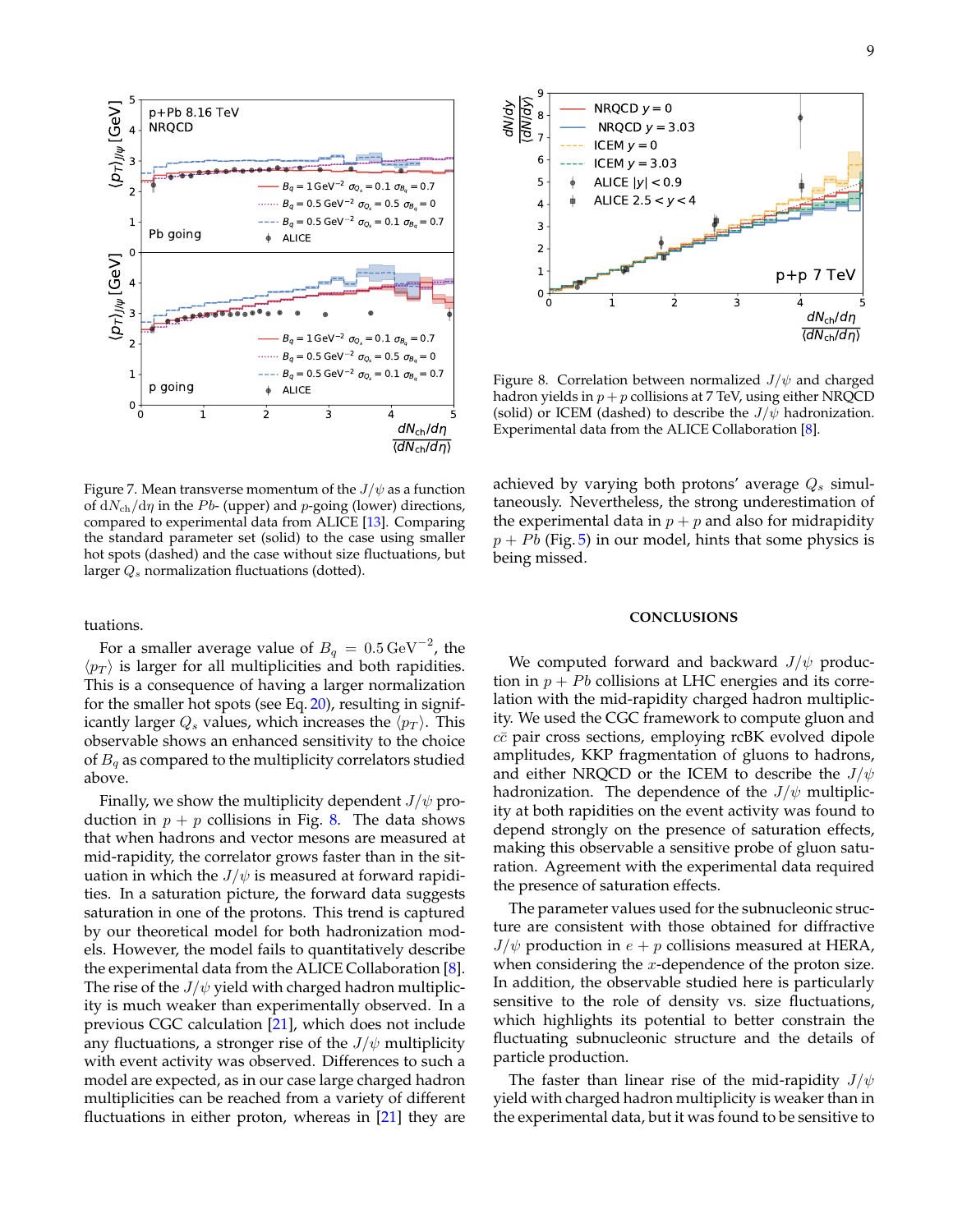the  $J/\psi$  hadronization model, as is the  $J/\psi$  production in the proton going (forward) direction. In  $p + p$  collisions, we see a significantly weaker increase of the  $J/\psi$ yield with multiplicity than in the experimental data, with a similar dependence on the hadronization model.

For  $p + Pb$  collisions, the  $J/\psi$  mean transverse momentum as a function of charged hadron multiplicity in the  $Pb$ -going direction is well described using NRQCD, while the result in the  $p$ -going direction overestimates the data at high multiplicities. The mean- $p_T$  is also sensitive to the hot spot size, providing an additional constraint on that parameter.

A natural continuation of this work would be to understand the systematics of our results for different heavy quark bound states such as  $\Upsilon$  [\[9\]](#page-9-10) or D [\[64\]](#page-10-36). In the former, we expect Sudakov resummation to become important  $[65]$ . It will also be interesting to perform an event-by-event calculation using the dipole and quadrupole operators from JIMWLK evolved Wilson lines, which will naturally include the growth of the proton and modification of the geometry towards small- $x$ .

The inclusion of final state effects is also desirable. They have the potential to modify in particular the charged hadron transverse momentum (not shown), which in our calculation is well described at the lowest multiplicities, but underestimated at large multiplicities. It will also be interesting to see to what degree the  $J/\psi$  is affected by final state effects.

Finally, this study suggests a strong potential for a combined global analysis of HERA (and future EIC) and LHC data to constrain (sub-) nucleon structure at high energies.

### **ACKNOWLEDGEMENTS**

We thank Javier Albacete, Zhongbo Kang, Yan-Qing Ma, Heikki Mäntysaari, Astrid Morreale, Sören Schlichting, Prithwish Tribedy, and Raju Venugopalan for useful discussions. We thank Raju Venugopalan and Kazuhiro Watanabe for helpful comments on the manuscript. We thank Heikki Mäntysaari for providing the data for the rcBK evolved dipole amplitude. F.S. is supported by the National Science Foundation under grant No. PHY-1945471. B.P.S. is supported by the U.S. Department of Energy under Contract No. DE-SC0012704. A.S.O.'s work was supported by the European Research Council (ERC) under the European Union's Horizon 2020 research and innovation programme (grant agreement No. 788223, PanScales). This research used resources of the National Energy Research Scientific Computing Center, which is supported by the Office of Science of the U.S. Department of Energy under Contract No. DE-AC02-05CH11231.

- <span id="page-9-0"></span>∗ [salazar@physics.ucla.edu](mailto:salazar@physics.ucla.edu)
- <span id="page-9-1"></span>† [bschenke@bnl.gov](mailto:bschenke@bnl.gov)
- <span id="page-9-2"></span>‡ [alba.soto@ipht.fr](mailto:alba.soto@ipht.fr)
- <span id="page-9-3"></span>[1] E. Iancu and R. Venugopalan, "The Color glass condensate and high-energy scattering in QCD," in *[Quark-gluon](https://doi.org/ 10.1142/9789812795533_0005) [plasma 4](https://doi.org/ 10.1142/9789812795533_0005)*, edited by R. C. Hwa and X.-N. Wang (2003) [arXiv:hep-ph/0303204.](http://arxiv.org/abs/hep-ph/0303204)
- [2] F. Gelis, E. Iancu, J. Jalilian-Marian, and R. Venugopalan, [Ann. Rev. Nucl. Part. Sci.](https://doi.org/10.1146/annurev.nucl.010909.083629) **60**, 463 (2010), [arXiv:1002.0333](http://arxiv.org/abs/1002.0333) [\[hep-ph\].](http://arxiv.org/abs/1002.0333)
- <span id="page-9-4"></span>[3] Y. V. Kovchegov and E. Levin, [Camb. Monogr. Part. Phys.](https://doi.org/10.1017/CBO9781139022187) [Nucl. Phys. Cosmol.](https://doi.org/10.1017/CBO9781139022187) **33**, 1 (2012).
- <span id="page-9-5"></span>[4] J. L. Albacete and C. Marquet, [Prog. Part. Nucl. Phys.](https://doi.org/10.1016/j.ppnp.2014.01.004) **76**, [1 \(2014\),](https://doi.org/10.1016/j.ppnp.2014.01.004) [arXiv:1401.4866 \[hep-ph\].](http://arxiv.org/abs/1401.4866)
- [5] J.-P. Blaizot, [Rept. Prog. Phys.](https://doi.org/10.1088/1361-6633/aa5435) **80**, 032301 (2017), [arXiv:1607.04448 \[hep-ph\].](http://arxiv.org/abs/1607.04448)
- <span id="page-9-6"></span>[6] A. Morreale and F. Salazar, Universe **7**[, 312 \(2021\),](https://doi.org/10.3390/universe7080312) [arXiv:2108.08254 \[hep-ph\].](http://arxiv.org/abs/2108.08254)
- <span id="page-9-7"></span>[7] K. Watanabe, [Few Body Syst.](https://doi.org/10.1007/s00601-017-1297-z) **58**, 134 (2017), [arXiv:1611.00700 \[hep-ph\].](http://arxiv.org/abs/1611.00700)
- <span id="page-9-8"></span>[8] B. Abelev *et al.* (ALICE), [Phys. Lett. B](https://doi.org/10.1016/j.physletb.2012.04.052) **712**, 165 (2012), [arXiv:1202.2816 \[hep-ex\].](http://arxiv.org/abs/1202.2816)
- <span id="page-9-10"></span>[9] S. Chatrchyan *et al.* (CMS), JHEP **04**[, 103 \(2014\),](https://doi.org/10.1007/JHEP04(2014)103) [arXiv:1312.6300 \[nucl-ex\].](http://arxiv.org/abs/1312.6300)
- <span id="page-9-13"></span>[10] J. Adam *et al.* (ALICE), JHEP **09**[, 148 \(2015\),](https://doi.org/ 10.1007/JHEP09(2015)148) [arXiv:1505.00664 \[nucl-ex\].](http://arxiv.org/abs/1505.00664)
- <span id="page-9-9"></span>[11] S. Acharya *et al.* (ALICE), Phys. Lett. B **810**[, 135758 \(2020\),](https://doi.org/10.1016/j.physletb.2020.135758) [arXiv:2005.11123 \[nucl-ex\].](http://arxiv.org/abs/2005.11123)
- <span id="page-9-11"></span>[12] D. Adamova´ *et al.* (ALICE), [Phys. Lett. B](https://doi.org/10.1016/j.physletb.2017.11.008) **776**, 91 (2018), [arXiv:1704.00274 \[nucl-ex\].](http://arxiv.org/abs/1704.00274)
- <span id="page-9-12"></span>[13] S. Acharya *et al.* (ALICE), JHEP **09**[, 162 \(2020\),](https://doi.org/10.1007/JHEP09(2020)162) [arXiv:2004.12673 \[nucl-ex\].](http://arxiv.org/abs/2004.12673)
- <span id="page-9-14"></span>[14] T. Sjöstrand, S. Ask, J. R. Christiansen, R. Corke, N. Desai, P. Ilten, S. Mrenna, S. Prestel, C. O. Rasmussen, and P. Z. Skands, [Comput. Phys. Commun.](https://doi.org/10.1016/j.cpc.2015.01.024) **191**, 159 (2015), [arXiv:1410.3012 \[hep-ph\].](http://arxiv.org/abs/1410.3012)
- [15] S. G. Weber, A. Dubla, A. Andronic, and A. Morsch, [Eur.](https://doi.org/10.1140/epjc/s10052-018-6531-4) Phys. J. C **79**[, 36 \(2019\),](https://doi.org/10.1140/epjc/s10052-018-6531-4) [arXiv:1811.07744 \[nucl-th\].](http://arxiv.org/abs/1811.07744)
- [16] E. G. Ferreiro and C. Pajares, [Phys. Rev. C](https://doi.org/10.1103/PhysRevC.86.034903) **86**, 034903 [\(2012\),](https://doi.org/10.1103/PhysRevC.86.034903) [arXiv:1203.5936 \[hep-ph\].](http://arxiv.org/abs/1203.5936)
- [17] K. Werner, B. Guiot, I. Karpenko, and T. Pierog, *[Phys.](https://doi.org/10.1103/PhysRevC.89.064903)* Rev. C **89**[, 064903 \(2014\),](https://doi.org/10.1103/PhysRevC.89.064903) [arXiv:1312.1233 \[nucl-th\].](http://arxiv.org/abs/1312.1233)
- [18] K. Werner, I. Karpenko, T. Pierog, M. Bleicher, and K. Mikhailov, Phys. Rev. C **82**[, 044904 \(2010\),](https://doi.org/ 10.1103/PhysRevC.82.044904) [arXiv:1004.0805 \[nucl-th\].](http://arxiv.org/abs/1004.0805)
- [19] B. Z. Kopeliovich, H. J. Pirner, I. K. Potashnikova, K. Reygers, and I. Schmidt, [Phys. Rev. D](https://doi.org/10.1103/PhysRevD.88.116002) **88**, 116002 [\(2013\),](https://doi.org/10.1103/PhysRevD.88.116002) [arXiv:1308.3638 \[hep-ph\].](http://arxiv.org/abs/1308.3638)
- <span id="page-9-15"></span>[20] B. Z. Kopeliovich, H. J. Pirner, I. K. Potashnikova, K. Reygers, and I. Schmidt, [Phys. Rev. D](https://doi.org/10.1103/PhysRevD.101.054023) **101**, 054023 [\(2020\),](https://doi.org/10.1103/PhysRevD.101.054023) [arXiv:1910.09682 \[hep-ph\].](http://arxiv.org/abs/1910.09682)
- <span id="page-9-16"></span>[21] Y.-Q. Ma, P. Tribedy, R. Venugopalan, and K. Watanabe, Phys. Rev. D **98**[, 074025 \(2018\),](https://doi.org/10.1103/PhysRevD.98.074025) [arXiv:1803.11093 \[hep-ph\].](http://arxiv.org/abs/1803.11093)
- <span id="page-9-17"></span>[22] Y. V. Kovchegov and K. Tuchin, [Phys. Rev. D](https://doi.org/10.1103/PhysRevD.65.074026) **65**, 074026 [\(2002\),](https://doi.org/10.1103/PhysRevD.65.074026) [arXiv:hep-ph/0111362.](http://arxiv.org/abs/hep-ph/0111362)
- <span id="page-9-18"></span>[23] J. P. Blaizot, F. Gelis, and R. Venugopalan, [Nucl. Phys. A](https://doi.org/10.1016/j.nuclphysa.2004.07.005) **743**[, 13 \(2004\),](https://doi.org/10.1016/j.nuclphysa.2004.07.005) [arXiv:hep-ph/0402256.](http://arxiv.org/abs/hep-ph/0402256)
- <span id="page-9-19"></span>[24] B. A. Kniehl, G. Kramer, and B. Potter, [Nucl. Phys. B](https://doi.org/10.1016/S0550-3213(00)00303-5) **582**, [514 \(2000\),](https://doi.org/10.1016/S0550-3213(00)00303-5) [arXiv:hep-ph/0010289.](http://arxiv.org/abs/hep-ph/0010289)
- <span id="page-9-20"></span>[25] H. Fujii, F. Gelis, and R. Venugopalan, [Nucl. Phys. A](https://doi.org/10.1016/j.nuclphysa.2006.09.012) **780**, [146 \(2006\),](https://doi.org/10.1016/j.nuclphysa.2006.09.012) [arXiv:hep-ph/0603099.](http://arxiv.org/abs/hep-ph/0603099)